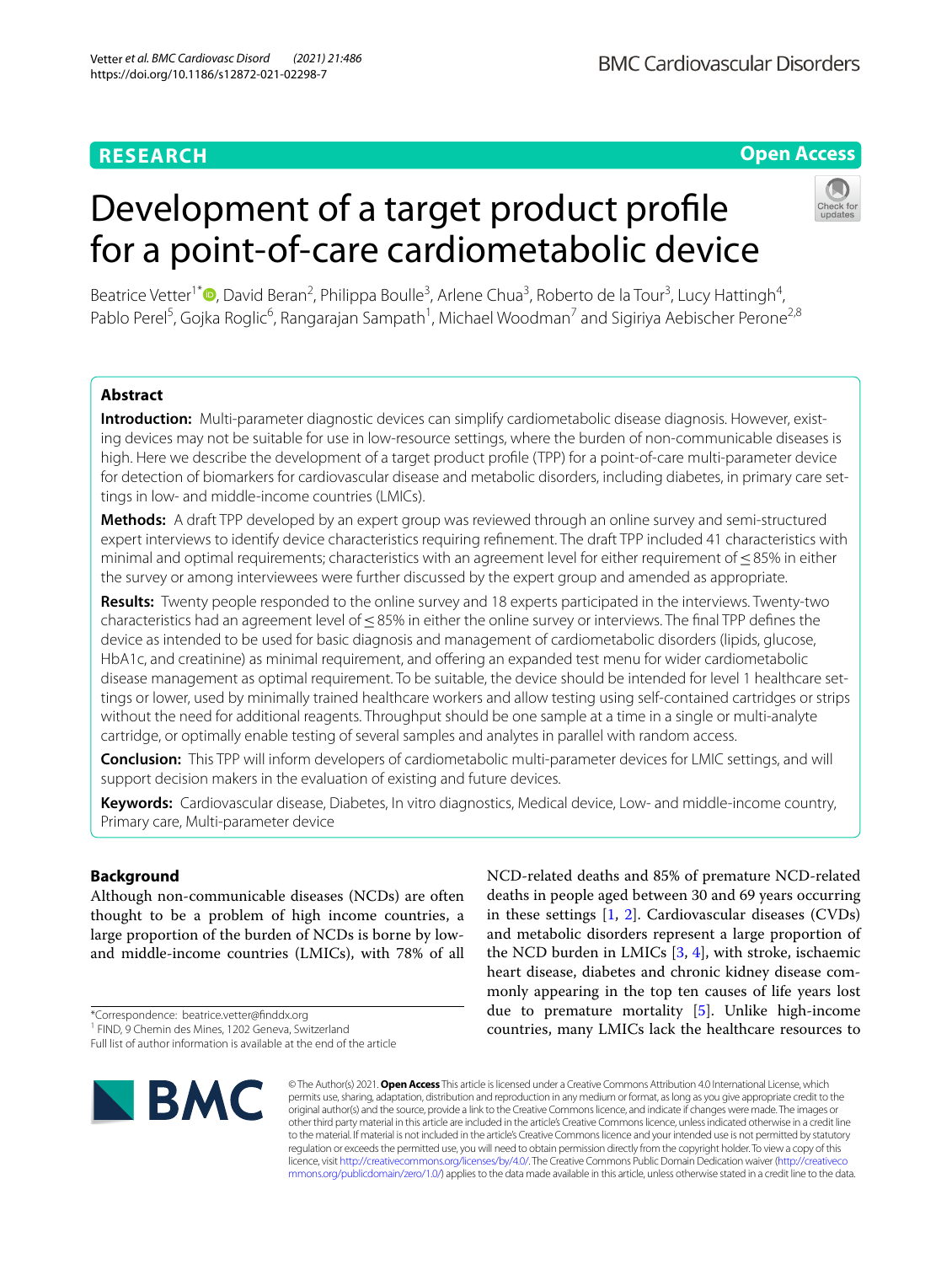tackle this increasing burden [\[2](#page-11-1), [3\]](#page-11-2). Primary healthcare, with its emphasis on promoting health and preventing disease, is the most efective way to reduce premature mortality from NCDs [\[6](#page-12-0), [7](#page-12-1)], but many primary healthcare facilities in LMICs lack the laboratory capacity required for diagnosis and monitoring of these conditions [\[8](#page-12-2)]. As such, the World Health Organization (WHO) Global Action Plan for NCDs recommends improvement of diagnostic services for the four NCDs with the highest contribution to morbidity and mortality, including CVDs and diabetes, as well as promotion of development and equitable dissemination of afordable, efective and quality diagnostics for these NCDs [\[9](#page-12-3)].

Prevention, diagnosis and management of CVDs and diabetes is achieved through the monitoring of various laboratory parameters such as lipids as a risk factor for atherosclerosis, blood glucose for diabetes, serum creatinine for chronic kidney disease, and liver enzymes for liver disease. Based on the results of laboratory tests, best treatment options are chosen and dosages are adapted. Multi-parameter diagnostic devices, which can test for multiple analytes either simultaneously or sequentially from a single sample, hold the potential to streamline and simplify cardiometabolic disease diagnosis and management [[10](#page-12-4)]. However, while several multi-parameter devices for CVDs already exist, they may not be suitable for use in LMICs due to resource requirements (e.g. power, storage), the need for trained users, and environmental operating conditions [\[11](#page-12-5)].

There is a demonstrated need to develop and adopt afordable and efective point-of-care (POC) diagnostic tools that are suitable for use in low-resource primary care settings, to improve diagnosis and management of cardiometabolic disease [[12](#page-12-6)]. Here, we describe the development of a target product profle (TPP) for a POC multi-parameter device to measure cardiometabolic biomarkers in LMIC primary care. The TPP aims to define the minimal and optimal requirements for a device suitable for use in this setting.

#### **Methods**

The TPP was developed in three stages:  $(1)$  preparation of a draft TPP for diagnosis of cardiometabolic diseases by an expert group; (2) consensus building through online survey and expert interviews to identify device characteristics for further refnement, and (3) TPP fnalization by the expert group.

#### **Draft TPP preparation**

Baseline TPP requirements were taken from a previously developed TPP (version 0) developed by WHO, FIND, and MSF, which described desired characteristics of a multi-parameter POC polymerase chain reaction (PCR)

machine to diagnose infection with pathogens causing febrile illness [[13\]](#page-12-7). Version 0 included 41 characteristics relating to the scope of the device, the instrument, and the assay cartridge, each with minimal and optimal requirements. Version 0 had been fully vetted using a Delphi-like process, involving a stakeholder survey of 52 experts followed by a TPP working group discussion to address characteristics with low agreement; the process was then repeated, and the revised draft was put forward for a month of public consultation on the WHO and FIND websites.

For the cardiometabolic device TPP development, an expert group was convened to adapt the previously developed TPP (version 0) to create a draft TPP for diagnosis of cardiometabolic diseases (version 1). Members were selected from healthcare organizations or academic centres with an interest in improving health in low-income settings, and represented organizations with relevant expertise in NCDs, diagnostics or laboratory work. Areas of expertise for each participating expert group member are shown in Table [1.](#page-2-0) The expert group meeting took place on 12th December 2019 in Geneva, Switzerland. During the meeting, version 0 of the TPP was adapted to the context of cardiometabolic non-communicable diseases and their management at the primary healthcare level, resulting in amendments to the intended use and target use setting characteristics. Device and assay cartridge confgurations were also adapted to refect the detection of biochemical parameters, rather than the PCR nucleic acid amplifcation techniques used for infectious disease. This included amendments to characteristics relating to device design, type of parameters, technical aspects for measurement, turnaround times and test results. List prices were also adjusted. The resulting TPP (version 1) is shown in Additional fle [1](#page-11-5).

#### **Consensus building**

A two-step method was employed to facilitate consensus building for the TPP. Firstly, the draft TPP (version 1) was reviewed through an online survey. Secondly, semi-structured stakeholder interviews were performed in order to obtain additional feedback on relevant or controversial areas.

The online survey was created using Alchemer, formerly Survey Gizmo, software. A link to the online survey was posted on the FIND LinkedIn account (>10,000 followers) and Twitter account (>7000 followers). Members of the expert group also distributed the link amongst their respective networks. The survey was open from 14 February 2020 to 30 April 2020. Survey respondents were asked to rate their level of agreement with each of the 41 minimal and 41 optimal requirements in the draft TPP (version 1) using a 5-point Likert scale [\[14\]](#page-12-8). Percentage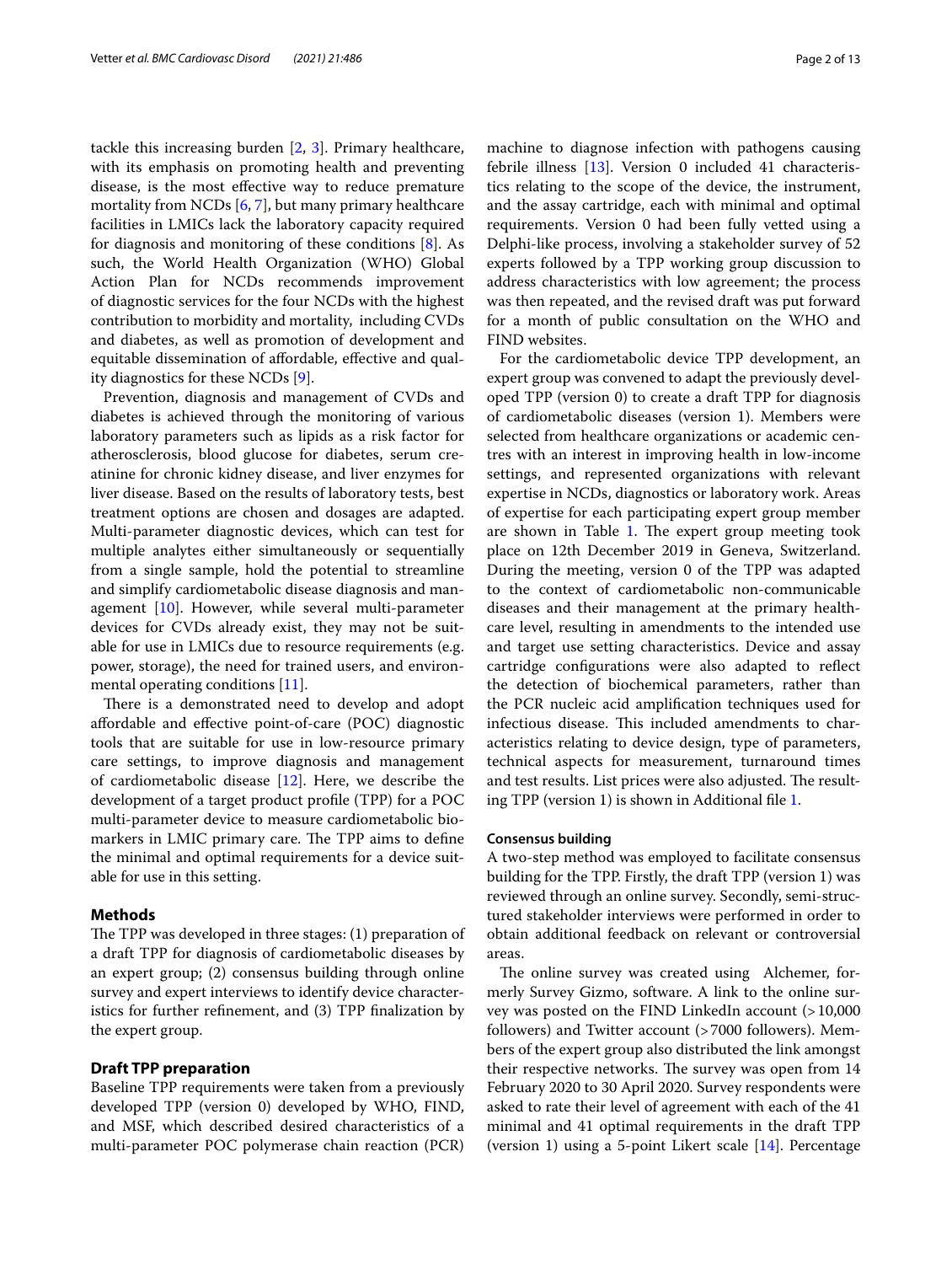<span id="page-2-0"></span>**Table 1** Expert group expertise and experience

| <b>Expert affiliation</b> | Expertise/role                                                                                                        | <b>Highest degree</b> |
|---------------------------|-----------------------------------------------------------------------------------------------------------------------|-----------------------|
| <b>FIND</b>               | Scientific officer, non-communicable diseases lead                                                                    | PhD                   |
| <b>FIND</b>               | Chief Scientific Officer, technical product development                                                               | PhD                   |
| <b>ICRC</b>               | Specialist in general internal medicine, humanitarian conflict physician                                              | <b>MD</b>             |
| LH Consulting             | Medical diagnostics business consultant                                                                               | <b>MBA</b>            |
| <b>I SHTM</b>             | Cardiovascular clinical epidemiologist                                                                                | MD, MSc               |
| <b>MSF</b>                | Non-communicable diseases advisor and working group leader, physician and interna-<br>tional public health specialist | <b>MPH</b>            |
| <b>MSF</b>                | Diagnostics network leader, physician and public health specialist                                                    | MD, MSc               |
| <b>MSF</b>                | Laboratory advisor                                                                                                    | PhD                   |
| <b>UNHCR</b>              | Senior Public Health Officer, humanitarian physician                                                                  | <b>MPH</b>            |
| UNIGE/HUG                 | Lecturer and researcher, public health specialist in NCDs, diabetes and health systems                                | PhD                   |
| <b>WHO</b>                | Medical Officer, physician and epidemiologist                                                                         | <b>MSc</b>            |

*FIND*, the global alliance for diagnostics, *ICRC* International Committee of the Red Cross, *LH* Lucy Hattingh, *LSHTM* London School of Hygiene and Tropical Medicine, *MSF* Médecins Sans Frontières, *UNHCR* United Nations High Commissioner for Refugees, *UNIGE/HUG* University of Geneva/Hôpitaux Universitaires Genève, *WHO* World Health Organization

agreement was determined by the number of respondents with a 'mostly agree' or 'fully agree' rating (score of 4 or 5), and disagreement with a criterion based on a rating of 'fully disagree', 'mostly disagree' or 'neither agree nor disagree' (scores from 1 to 3), which required a comment from the survey respondent to explain their reasons for disagreement. Respondents could provide additional comments to accompany scores of 4 or 5 if desired, but this was not mandatory.

Clinicians, laboratory experts and procurers of POC cardiometabolic devices were targeted for the semistructured stakeholder interviews. Eligible participants were those who infuence or make key decisions on purchase or use of POC cardiometabolic devices at the primary place of usage, and who self-rate as having at least fair or very familiar knowledge with these devices. An expert search agency was employed to identify eligible respondents using a screening questionnaire, aiming to match the number of interviewees to the number of survey respondents as closely as possible. Interviewees were recruited and interviews were conducted between June and July 2020. Interviews were performed by video call and were aided by a semi-structured discussion guide (Additional fle [2](#page-11-6)). Calls were recorded with the respondents' permission and analysis was conducted on artifcial intelligence-generated transcripts. Notes were taken wherever permission for recording was not provided. Interviews were performed by two employees of IQVIA Inc. (Durham, NC, USA). The interviewers were experienced in qualitative and quantitative research in the healthcare industry, and held social science qualifcations (Bachelor of Arts in Social Science and Master of Science in Social Research Methods, respectively). The

interviewers did not know any of the persons interviewed prior to this study.

Interviewees were catergorized into device users, purchase decision makers or both, based on their feedback from the screening questionnaire. Interviewees were shown 29 of the 41 device characteristics with minimal and optimal requirements from version 1 of the TPP, relevant to their area of expertise, and asked to identify the top ten characteristics that were most important. The order in which the characteristics were shown was rotated for each interviewee to reduce order bias. Eleven characteristics were not included in the interviews as their requirements were deemed less likely to require adaptation due to the stringent baseline defnition (data protection, manufacturing quality, regulatory approval, performance criteria, sample volume, memory). The interviews were qualitative in nature; however, characteristics that were mentioned by more than half of the interviewees were also quantifed. Quantitatively rated characteristics were scored as a percentage, with the number of interviewees who identifed a characteristic as being important to them as the denominator and the number who agreed with the minimal or optimal requirement as the numerator. Separate to the TPP development, interviewees were also asked to rank the characteristics that they identifed in the order of most importance.

#### **TPP fnalization**

To fnalize the TPP, the expert group reconvened to discuss the TPP characteristics with an agreement level of≤85% for either the minimal or optimal requirement based on either the survey or the interview results. The meeting was virtual and took place on 4 September 2020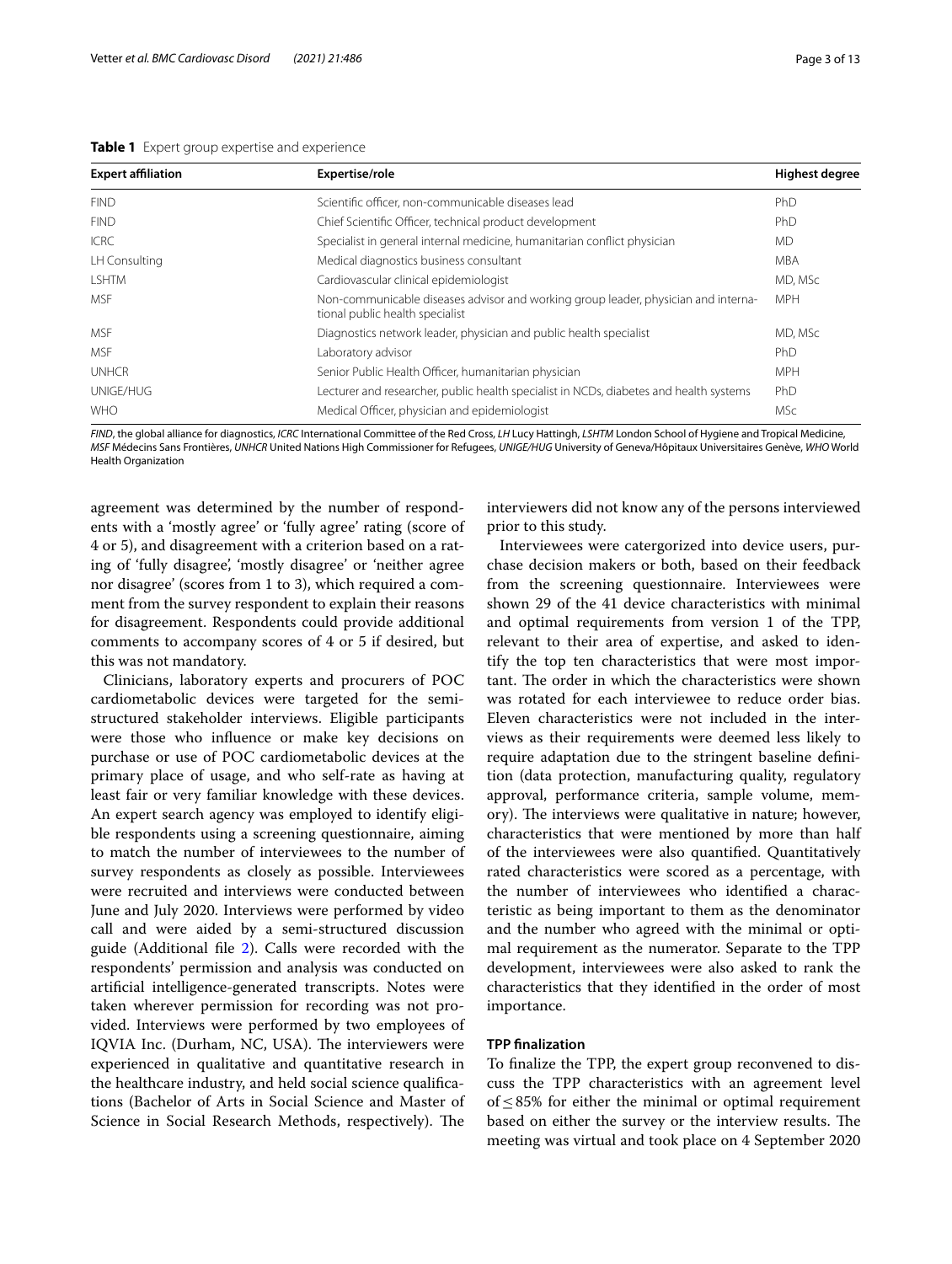(two experts were excused). The highest priority characteristics were discussed in detail until agreement was reached, while lower priority characteristics were voted on by the expert group to achieve a consensus. The majority ( $>50\%$ ) of respondents who voted on each characteristic needed to vote in favour of an amendment in order for it to be made.

#### **Ethics and consent**

As this research did not include human or animal subjects, no ethical or licensing committee approvals or informed consent was required. There are no specific regulations or guidelines for the development of TPPs, however, the methodology used in this study was consistent with protocols for previous TPPs developed by FIND and/or WHO.

#### **Results**

#### **Online survey and semi‑structured interviews**

Of 65 people who accessed the online survey, 20 responded, of whom 13 provided complete responses. Respondents were from 15 countries, and the majority were employees of or consultants for non-governmental organizations ( $n=7$ ) or medical doctors ( $n=6$ ) (Table [2](#page-3-0)). For the interviews, eighteen experts agreed to participate. The majority were from South Africa  $(n=6)$  and India  $(n=5)$ , and most were clinical experts (Table [2\)](#page-3-0).

Results from the survey and interviews are shown in Fig. [1](#page-4-0). In the online survey, of the 41 minimal requirements, 14 had an agreement level of  $\leq$  85%. Minimal requirements with the lowest agreement were list price of the device (70%), weight of the device (71%), and distribution territory (75%). Of the 41 optimal requirements, 12 had an agreement level of≤85%. Optimal requirements with the lowest agreement were device memory (64%), target use setting (69%), target user (71%) and training time needed (71%). In the interviews, minimal requirements with a quantitative assessment that had an agreement level of≤85% were service, maintenance and calibration (43%), list price of the device (45%) and multiplexing of simultaneous tests (57%). Optimal requirements with a quantitative assessment that had an agreement level of  $\leq$  85% were target user (82%), training time needed (82%), result output (83%), and specimen type (63%). Only two characteristics that had an agreement level of>85% for either requirement in the online survey had an agreement level of  $\leq$ 85% in the interviews (multiplexing of simultaneous tests and specimen type).

#### **TPP fnalization**

In addition to the 22 characteristics with low disagreement in the survey and interviews, the intended use <span id="page-3-0"></span>**Table 2** Characteristics of online survey respondents and interviewees

| Characteristic                     | <b>Number</b>  |
|------------------------------------|----------------|
| Survey respondents (N = 20)        |                |
| Country                            |                |
| Germany                            | 1              |
| India                              | 2              |
| Iraq                               | $\overline{2}$ |
| Italy                              | $\overline{2}$ |
| Switzerland                        | $\overline{2}$ |
| United Kingdom                     | $\overline{2}$ |
| Canada                             | 1              |
| Egypt                              | 1              |
| Lebanon                            | 1              |
| Malawi                             | 1              |
| Netherlands                        | 1              |
| Nigeria                            | 1              |
| Uganda                             | 1              |
| Ukraine                            | 1              |
| <b>United States</b>               | 1              |
| Profession                         |                |
| Employee/consultant for NGO*       | $\overline{7}$ |
| Medical doctor                     | 6              |
| IVD diagnostics industry personnel | 1              |
| <b>Biomedical Engineer</b>         | 1              |
| Consultant                         | 1              |
| Epidemiologist                     | 1              |
| Laboratory expert                  | 1              |
| Nurse                              | 1              |
| Public Health                      | 1              |
| Interviewees ( $N = 18$ )          |                |
| Country                            |                |
| South Africa                       | 6              |
| India                              | 5              |
| Peru                               | $\overline{2}$ |
| Uganda                             | $\overline{2}$ |
| Bangladesh                         | 1              |
| <b>Brazil</b>                      | 1              |
| Tanzania                           | 1              |
| Primary role                       |                |
| Clinical                           | 12             |
| Laboratory                         | $\overline{4}$ |
| Procurement                        | $\overline{2}$ |

*IVD* in vitro diagnostics, *NGO* non-governmental organization \*National or international

characteristic was also discussed during the expert meeting. While there was a high level of agreement on this characteristic among the survey respondents and interviewees, the intended use is directly linked to the test menu, where agreement was lower. Moreover, survey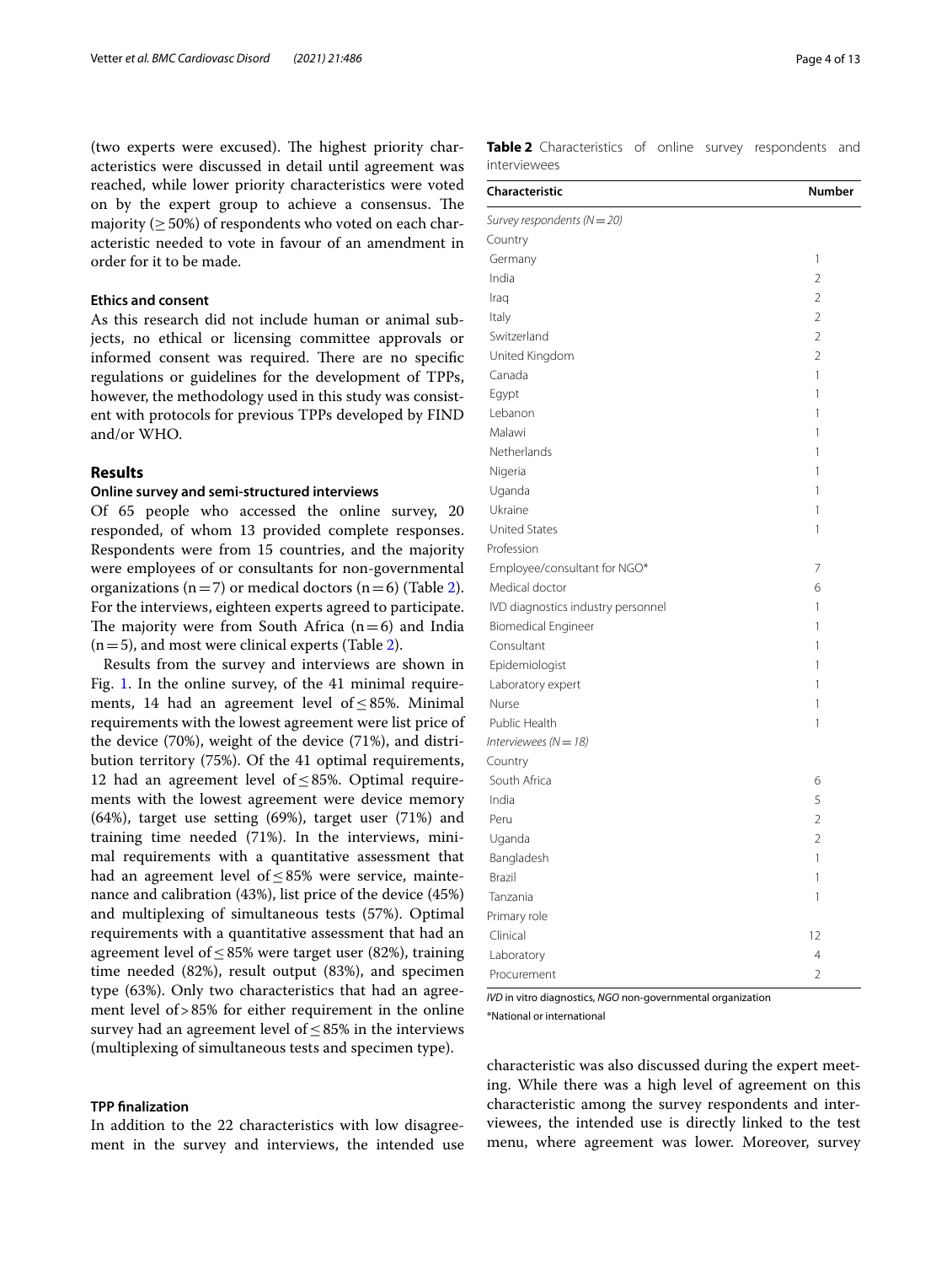|                |                                             | Online survey |                    |                                     |                                                                                                |     |         |      |                                    | <b>Interviews</b> |         |      |                    |                |
|----------------|---------------------------------------------|---------------|--------------------|-------------------------------------|------------------------------------------------------------------------------------------------|-----|---------|------|------------------------------------|-------------------|---------|------|--------------------|----------------|
| <b>Section</b> | Characteristic                              | Min           | % agreement<br>Opt | % agreement with min<br>100%<br>75% | 50%                                                                                            | 25% | n<br>0% | 100% | % agreement with opt<br>75%<br>50% | 25%               | n<br>0% | Min  | % agreement<br>opt | n              |
| Scope          | Intended use                                | 90%           | 89%                | 90%                                 |                                                                                                |     | 20      |      | 89%                                |                   | 19      |      | qualitative        |                |
| General        | Description of the system                   | 87%           | 75%                | ۰                                   | 87%                                                                                            |     | 15      |      | 75%                                |                   | 16      |      | qualitative        |                |
|                | Target use setting                          | 94%           | 69%                | 94%                                 |                                                                                                |     | 17      |      | 69%                                |                   | 16      |      | qualitative        |                |
|                | Target user                                 | 79%           | 71%                |                                     | 79%                                                                                            |     | 14      |      | 71%                                |                   | 14      | 100% | 82%                | 11             |
| Device         | Device design                               | 77%           | 85%                |                                     | 77%                                                                                            |     | 13      |      | 85%                                |                   | 13      | 100% | 100%               | 9              |
|                | Size                                        | 92%           | 77%                | 92%                                 |                                                                                                |     | 13      |      | 77%                                |                   | 13      | 100% | 100%               | 9              |
|                | Weight                                      | 71%           | 86%                |                                     | 71%                                                                                            |     | 14      |      | 86%                                |                   | 14      | 100% | 100%               | 9              |
|                | Power requirements                          | 85%           | 92%                |                                     | 85%                                                                                            |     | 13      |      | 92%                                |                   | 13      | 100% | 100%               | $\overline{7}$ |
|                | Throughput                                  | 83%           | 92%                |                                     | 83%                                                                                            |     | 12      |      | 92%                                |                   | 13      |      | qualitative        |                |
|                | Environmental stability: operating range    | 83%           | 92%                |                                     | 83%                                                                                            |     | 12      |      | 92%                                |                   | 12      | 100% | 100%               | 13             |
|                | Biosafety                                   | 100%          | 100%               | 100%                                |                                                                                                |     | 12      | 100% |                                    |                   | 12      |      |                    |                |
|                | Training time needed                        | 79%           | 71%                |                                     | 79%                                                                                            |     | 14      |      | 71%                                |                   | 14      | 100% | 82%                | 11             |
|                | Service, maintenance and calibration        | 78%           | 100%               |                                     | 78%                                                                                            |     | 9       | 100% |                                    |                   | 10      | 43%  | 93%                | 14             |
|                | Patient identification capability           | 100%          | 91%                | 100%                                |                                                                                                |     | 12      | 91%  |                                    |                   | 11      | 100% | 100%               | 8              |
|                | Result output                               | 90%           | 78%                | 90%                                 |                                                                                                |     | 10      |      | 78%                                |                   | 9       | 100% | 83%                | 13             |
|                | Data display                                | 100%          | 92%                | 100%                                |                                                                                                |     | 13      |      | 92%                                |                   | 12      | 100% | 100%               | 9              |
|                | Connectivity                                | 92%           | 92%                | 92%                                 |                                                                                                |     | 13      |      | 92%                                |                   | 13      | 100% | 100%               | 10             |
|                | Data export and protection                  | 100%          | 88%                | 100%                                |                                                                                                |     | 11      |      | 88%                                |                   | 8       |      | qualitative        |                |
|                | Memory                                      | 82%           | 64%                |                                     | 82%                                                                                            |     | 11      |      | 64%                                |                   | 11      |      |                    |                |
|                | Manufacturing                               | 100%          | 100%               | 100%                                |                                                                                                |     | 10      | 100% |                                    |                   | 10      |      |                    |                |
|                | List price of the device                    | 70%           | 100%               |                                     | 70%                                                                                            |     | 10      | 100% |                                    |                   | 10      | 45%  | 100%               | 11             |
|                | Device Regulatory Status                    | 89%           | 100%               | 89%                                 |                                                                                                |     | 9       | 100% |                                    |                   | 10      |      |                    |                |
|                | Analytes/test menu                          | 89%           | 78%                | 89%                                 |                                                                                                |     | 9       |      | 78%                                |                   | 9       |      | qualitative        |                |
| Test           | Description of test cartridge/strip         | 100%          | 91%                | 100%                                |                                                                                                |     | 11      |      | 91%                                |                   | 11      |      |                    |                |
| Cartridge/     | Multiplexing of simultaneous tests          | 90%           | 90%                | 90%                                 |                                                                                                |     | 10      |      | 90%                                |                   | 10      | 57%  | 86%                | 7              |
| Strip          | Additional third party consumables          | 82%           | 100%               |                                     | 82%                                                                                            |     | 11      |      | 100%                               |                   | 12      |      |                    |                |
|                | Specimen type                               | 92%           | 92%                | 92%                                 |                                                                                                |     | 13      |      | 92%                                |                   | 13      | 100% | 63%                | 8              |
|                | Sample volume                               | 91%           | 91%                | 91%                                 |                                                                                                |     | 11      |      | 91%                                |                   | 11      |      |                    |                |
|                | Limit of detection                          | 78%           | 78%                |                                     | 78%                                                                                            |     | 9       |      | 78%                                |                   | 9       |      |                    |                |
|                | Interfering substances                      | 83%           | 83%                |                                     | 83%                                                                                            |     | 6       |      | 83%                                |                   | 6       |      |                    |                |
|                | Standardization and traceability            | 100%          | 100%               | 100%                                |                                                                                                |     | 10      | 100% |                                    |                   | 10      |      |                    |                |
|                | Test result                                 | 92%           | 91%                | 92%                                 |                                                                                                |     | 12      | 91%  |                                    |                   | 11      |      |                    |                |
|                | Controls                                    | 89%           | 78%                | 89%                                 |                                                                                                |     | 9       | 78%  |                                    |                   | 9       |      |                    |                |
|                | Environmental Stability: transport          | 92%           | 92%                | 92%                                 |                                                                                                |     | 13      |      | 92%                                |                   | 12      |      |                    |                |
|                | Environmental Stability: reagent shelf life | 91%           | 90%                | 91%                                 |                                                                                                |     | 11      |      | 90%                                |                   | 10      |      | qualitative        |                |
|                | Environmental Stability: operating range    | 91%           | 91%                | 91%                                 |                                                                                                |     | 12      |      | 91%                                |                   | 12      | 100% | 100%               | 13             |
|                | Waste/disposal Requirements                 | 100%          | 100%               | 100%                                |                                                                                                |     | 9       | 100% |                                    |                   | 8       |      |                    |                |
|                | Manufacturing                               | 100%          | 100%               | 100%                                |                                                                                                |     | 10      | 100% |                                    |                   | 10      |      |                    |                |
|                | Reagent regulatory status                   | 100%          | 100%               | 100%                                |                                                                                                |     | 10      |      | 100%                               |                   | 10      |      |                    |                |
|                | List price of assay cartridge/strips        | 90%           | 100%               | 90%                                 |                                                                                                |     | 10      |      | 100%                               |                   | 10      | 100% | 100%               | 11             |
|                | Distribution territory                      | 75%           | 92%                |                                     | 75%                                                                                            |     | 12      |      | 92%                                |                   | 12      |      |                    |                |
| Average        |                                             | 89%           | 89%                |                                     | 89%                                                                                            |     |         |      | 89%                                |                   |         | 91%  | 93%                |                |
|                |                                             |               |                    |                                     | Fully agree<br>Mostly agree<br>Neither agree nor disagree<br>Mostly disagree<br>Fully disagree |     |         |      |                                    |                   |         |      |                    |                |

<span id="page-4-0"></span>**Fig. 1** Results from the online survey and semi-structured interviews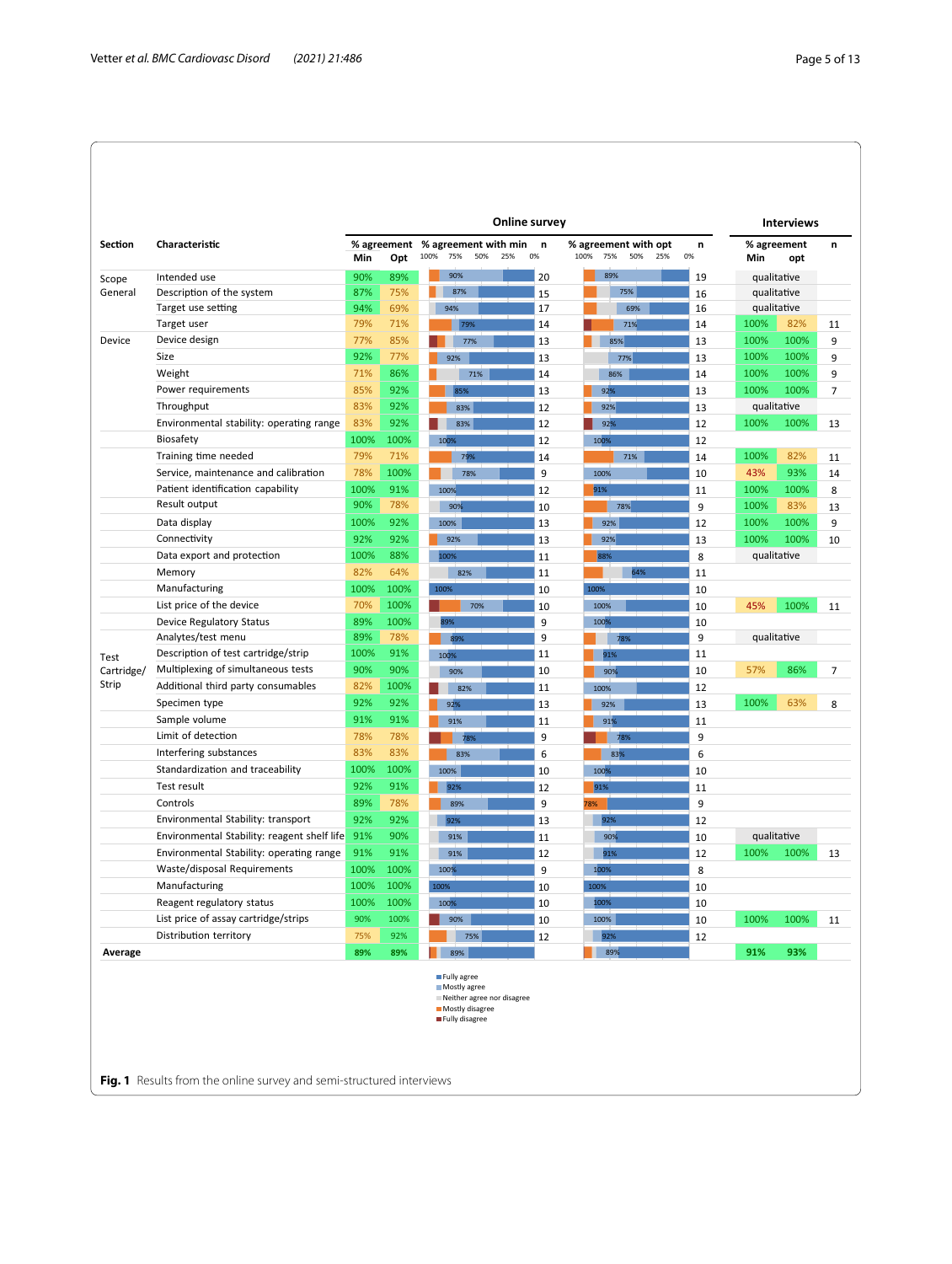respondents made a range of comments on this question, so the experts felt it necessary to revisit discussions to confirm the existing description was appropriate. The intended use characteristic was modifed to clarify that the scope of the TPP includes management of people with high cardiovascular risk, as well as diagnosis and management of people with cardiometabolic disorders.

While some survey respondents and interviewees disagreed with the optimal target use setting requirement (level 0 health facility without equipped laboratory, electricity with frequent surges and/or outages, no climate control, dusty environment; includes mobile testing facilities; medical staff onsite), experts decided to retain this wording, since optimal requirements always defne an ideal device. The minimal target user characteristic was reworded to clarify that while general laboratory training was not required for users of the POC device, specifc training for the multi-parameter device would need to be provided; for the optimal requirement, users should be capable of applying this specific device training. This characteristic was renamed 'target operator'.

In version 1 of the TPP, the minimal requirement for the device design characteristic allowed for the test menu to be covered by multiple instruments. However, the survey respondents felt that this may not be cost efective and would introduce redundancy. The expert group therefore amended the minimal requirement to require a single device to cover the minimal test menu, and the possibility for several devices to be connected to run the same tests in parallel was moved to the optimal requirement. Additionally, based on survey feedback that hand-held devices have limited added value over small tabletop devices for use in primary care settings, and may not be preferred due to greater potential for hand-held devices to be lost, dropped or misplaced, the optimal requirement for the size of the device was amended to require the device to be portable rather than hand-held. Weight requirements were also amended from  $\leq$  15 kg to  $\leq$  10 kg for the tabletop device (minimal) and from  $\leq 1$  kg to  $\leq 2$  kg for the portable device (optimal).

Survey respondents were concerned that operational characteristics of the device were not sufficient for countries in which average summer temperatures are higher than  $35^{\circ}$ C. The temperature ranges were subsequently increased; a requirement for the device to be water splash proof was also added. Survey respondents and interviewees felt that the training times for users in both the minimal and optimal requirements were too optimistic; however, they believed that this had been interpreted in the context of patient management rather than device operation, and so the wording 'to operate the device' was added to both requirements. Based on interviewee feedback, minimal maintenance requirements were changed from daily to weekly. Survey respondents commented that regional variation in result output should be discouraged; this was therefore removed from the optimal requirement.

There was considerable feedback from survey respondents and interviewees regarding the list price of the device, with many commenting that the minimal cost of 5,000 USD would be an extremely high capital investment for LMIC healthcare centres. Finding the optimal trade-of point between afordability and device sophistication is challenging. However, recurrent costs of the tests may be more important than device cost, as diagnostic devices are often provided free of charge or for a small service charge provided that a minimum number of tests are purchased within a defned period of time. After much debate, the minimal requirement for list price of the device was lowered to 1,500 USD, noting that a higher price might be acceptable under specifc circumstances such as reagent lease or rental agreements.

With regards to the test menu characteristic, respondents though the minimal test menu should include explicit result outputs for total cholesterol (TC) and high-density lipoprotein (HDL) to calculate low-density lipoprotein (LDL), rather than limiting the output to calculated LDL, without specifc result output for TC and HDL to the user. The minimal requirement was adapted accordingly. Survey respondents commented that troponin may not be a relevant parameter for settings of intended use of the device, however, it was decided to keep this parameter for optimal requirement not to exclude a use case for the device, even if unlikely. Interviewees thought that testing of one analyte at a time would be too time consuming, however, experts noted that the device should allow use of single cartridges to permit individual tests to be conducted at diferent frequencies and prevent waste. The minimal requirement for multiplexing of simultaneous tests was therefore changed to 'Testing of one analyte at a time in single or multi-analyte panel cartridge'. Some respondents commented that more interfering substances should be included, therefore both requirements were amended to state that interference testing should follow Clinical and Laboratory Standards Institute (CSLI) EP37 guidance on substances and threshold levels [\[15](#page-12-9)], as these are internationally recognized standards.

It was noted that diferent analytes may require diferent sample types, thus the minimal requirement for fngerstick whole blood may be too restrictive. To allow more flexibility around specimen types, the minimal requirement was amended to allow for use of plasma, serum or urine samples, in addition to whole blood, with a limitation of one specimen type per cartridge or strip. The optimal requirement was amended to allow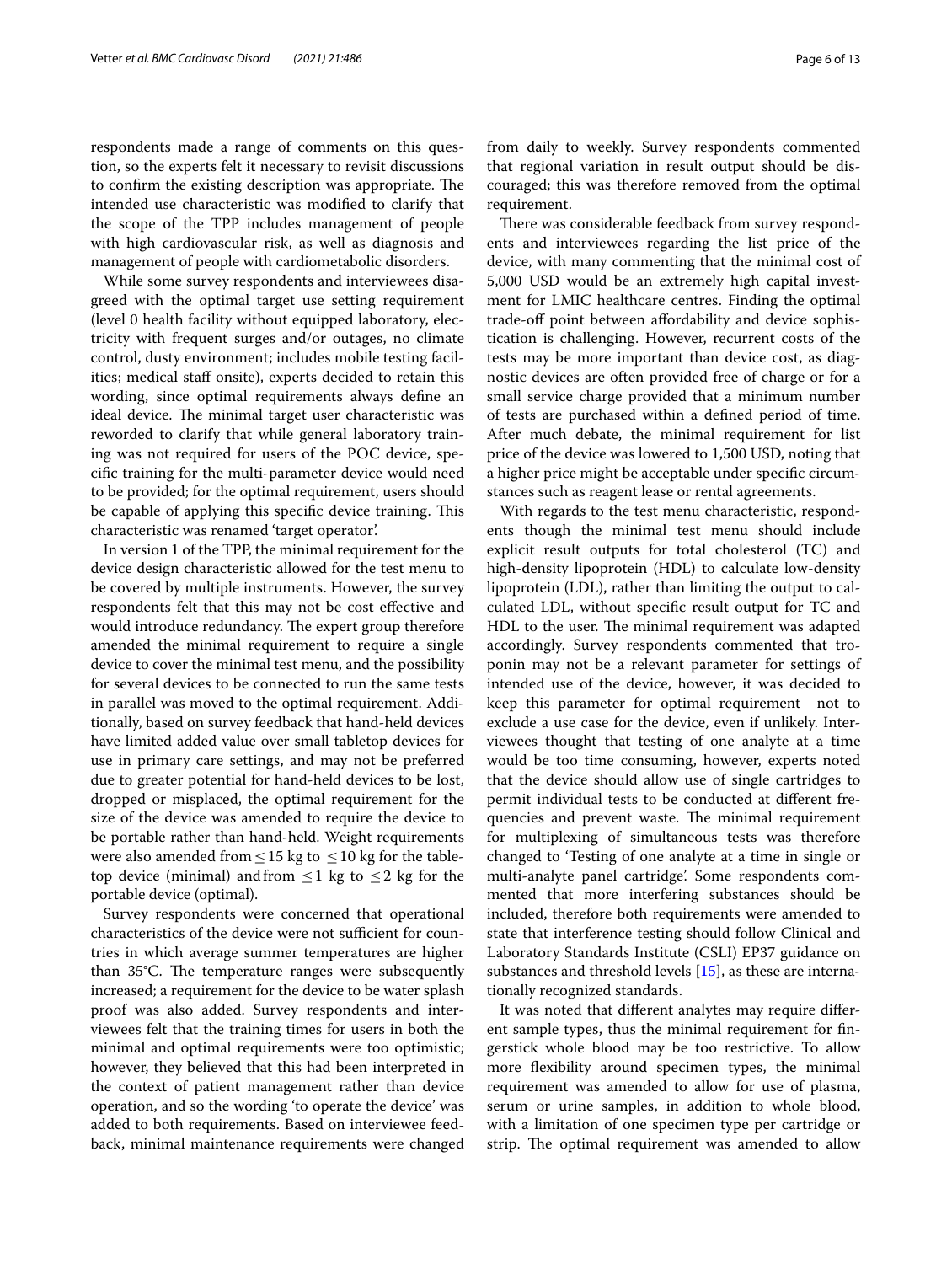for different specimen types per cartridge or strip. The sample volume requirement was subsequently changed to prescribe a specifc volume for fngerstick whole blood only, as the most difficult specimen type for which to collect sufficient volume.

Following feedback from online survey respondents that the test should not be limited to certain regions, it was agreed to change the minimal requirement for distribution territory to 'worldwide', and the optimal requirement to 'same as minimal'.

Other minor amendments included renaming of the 'limit of detection' and 'description of the system' characteristics to 'accuracy' and 'description of the device', and clarifying that clinical decision- making based on test results should be performed by clinicians/medical staf. Overall, minimal and/or optimal requirements were adjusted for 18 of the 23 characteristics discussed. The fnal TPP is shown in Table [3.](#page-7-0)

#### **Ranking of device characteristics**

Device characteristic rankings from interviewees are shown in Fig. [2](#page-10-0). For interviewees who were clinicians or potential users of the device  $(n=13)$ , the characteristics most commonly rated as important were accuracy (previously limit of detection), result output and environmental stability—operating range. The characteristics most rated among the top three most important were accuracy, result output and patient identifcation capability. For interviewees who were purchase decision makers  $(n=12)$ , the most commonly identified characteristics were accuracy, environmental stability—operating range, service, maintenance and calibration, and list price of the device. These were also the characteristics most commonly ranked in the top three.

# **Discussion**

This TPP defines the minimal and optimal requirements for a multi-parameter cardiometabolic POC device to be used in primary care settings in LMICs. The TPP aims to encourage the development of devices for the diagnosis and management of cardiovascular diseases and metabolic disorders, conditions that are becoming an increasing burden in low-resource countries. Additionally, the TPP may be used to assess existing multi-parameter devices to determine how well they might meet needs in LMIC settings  $[11]$  $[11]$ . The TPP is intended to be a 'living document', with requirements to be regularly reviewed and adapted to accommodate evolving needs and technologies.

While this TPP will inform developers and manufacturers on the key capabilities of a device for use in LMICs, we acknowledge that there is no 'one size fts all' approach to diagnosis and management of cardiometabolic disease and risk factors in these settings. Regional features such as target population, availability of trained specialists and on-site expertise, accessibility of related services, and

purchase decision-maker requirements, will infuence the exact needs of each country. The TPP was designed for primary care settings; however, primary care facilities can vary widely across regions, from basic temporary or mobile facilities in humanitarian settings to permanent centres with access to laboratory facilities, electricity and trained doctors and nurses. The ideal device would be usable across all primary care settings. Nevertheless, in recognition of the challenges involved in developing devices for use in facilities with limited resources, the minimal requirement is for level 1 healthcare facilities.

The test menu was designed to address the key cardiometabolic diseases in LMICs. Glucose and HbA1c testing for diagnosis and management of diabetes, non-HDL cholesterol testing for atherosclerotic conditions, and creatinine for kidney disease were considered the minimal requirements for the device to be of value. Optimally, the device would also allow measurement of liver enzymes, troponin and brain natriuretic peptide for myocardial infarction and heart failure, and glomerular fltration rate for kidney function. Other common cardiometabolic markers were discussed, including urea, albumin, blood ketones and thyroid-stimulating hormone. However, to ensure that the TPP requirements were not overly restrictive, it was decided to limit the optimal requirements to the analytes described above. Indeed, some survey respondents felt that there may already be too many analytes for a POC device.

Feedback from the expert interviews suggests that accuracy of the device will be the primary consideration for both clinicians and purchase decision-makers. As the results will be used to inform clinical decision making, incorrect results could lead to adverse patient outcomes, thus quantitively accurate measurements are likely to be non-negotiable requirements. Additionally, both clinicians and purchase decision makers emphasized the importance of environmental stability, especially for level 0 healthcare settings. Clinicians also rated patient identifcation capability as highly important, in order to allow linking of test results with other patient parameters, as well as easy-to-interpret result outputs. Purchase decision makers identifed service and maintenance as key characteristics, since less frequent maintenance can lead to cost savings.

The TPP was developed using a robust multi-step process—a standard approach for the generation of such documents  $[16–18]$  $[16–18]$ . However, while TPP development commonly includes a second round of online surveying, this was not deemed necessary for this TPP, since the original TPP had already been fully vetted through both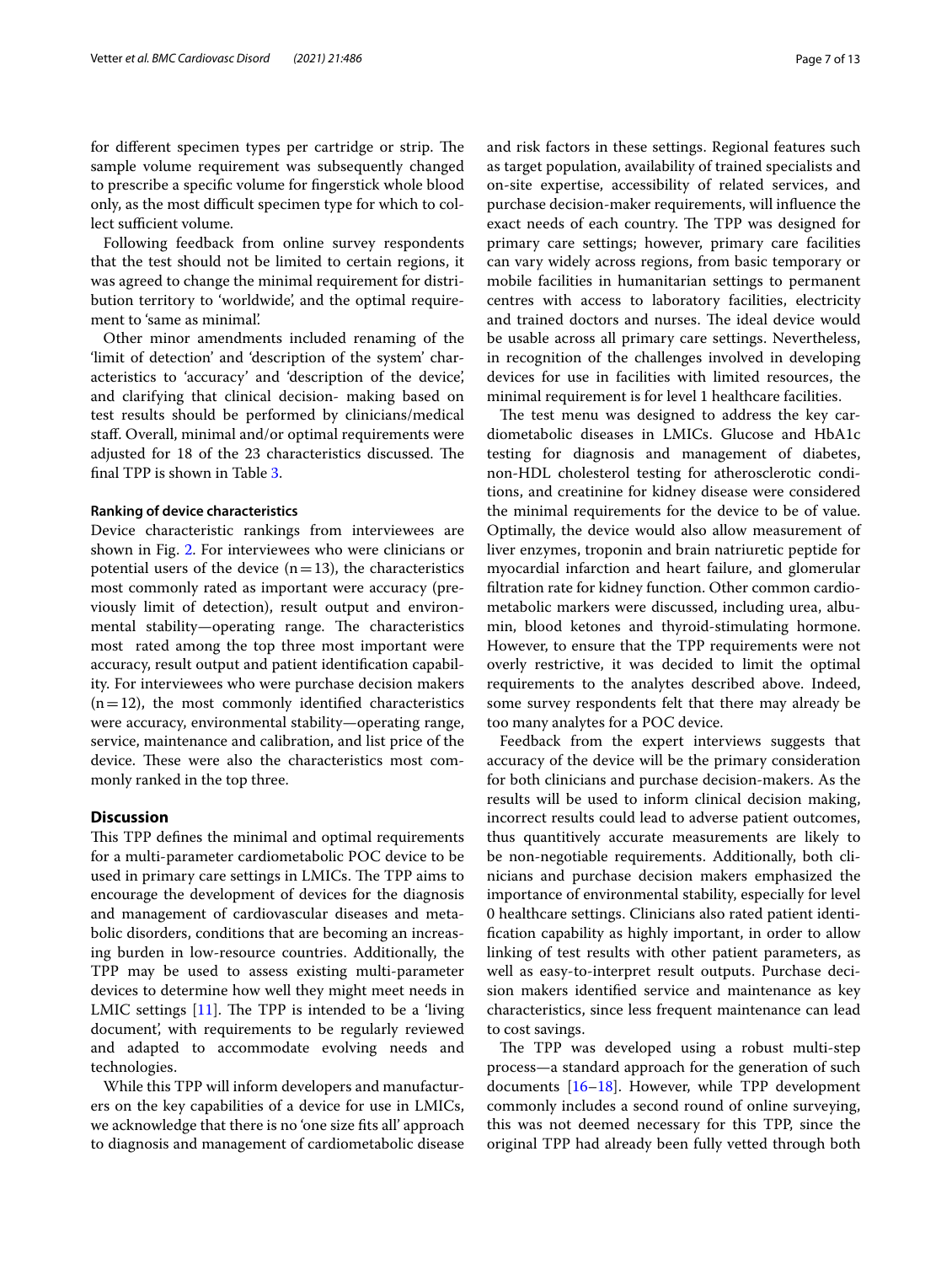| #       | <b>Characteristic</b>                                          |         | Min/Opt Requirements                                                                                                                                                                                                                      |
|---------|----------------------------------------------------------------|---------|-------------------------------------------------------------------------------------------------------------------------------------------------------------------------------------------------------------------------------------------|
| General |                                                                |         |                                                                                                                                                                                                                                           |
|         | Intended use                                                   | Minimal | Intended for basic screening, diagnosis and management of<br>cardiometabolic disorders (e.g. hyperlipidaemia, diabetes and<br>renal function) and also managing people at high cardiovascular<br>risk; excluding neonates                 |
| 1a      |                                                                | Optimal | Same as minimal, plus offering an expanded test menu to<br>address a wider range of cardiometabolic disorders (e.g. liver<br>function, acute cardiac care); including neonates                                                            |
| 2       | Description of device                                          | Minimal | Benchtop (or hand-held) instrument designed for use in combi-<br>nation with self-contained, disposable assay cartridge(s) or strips<br>containing all required reagents to execute a test from sample<br>to result                       |
| 2a      |                                                                | Optimal | Same as minimal                                                                                                                                                                                                                           |
| 3       | Target use setting                                             | Minimal | Level 1 healthcare facility (primary care) defined as having a rudi-<br>mentary equipped laboratory, water, electricity with intermittent<br>surges and/or outages, limited climate control, dusty environ-<br>ment; medical staff onsite |
| 3a      |                                                                | Optimal | Level 0 healthcare facility without equipped laboratory, electric-<br>ity with frequent surges and/or outages, no climate control,<br>dusty environment; includes mobile testing facilities; medical<br>staff onsite                      |
| 4       | Target operator                                                | Minimal | Minimally skilled healthcare worker e.g. with basic laboratory<br>training (device-specific training provided)                                                                                                                            |
| 4a      |                                                                | Optimal | Healthcare worker without specific laboratory training (capable<br>of applying device-specific training)                                                                                                                                  |
| Device  |                                                                |         |                                                                                                                                                                                                                                           |
| 5       | Device design                                                  | Minimal | Device with single port capable of interfacing with one cartridge<br>design or strip                                                                                                                                                      |
| 5a      |                                                                | Optimal | Device with several ports capable of interfacing with one or<br>more cartridge designs or strips for simultaneous, independent<br>detection of multiple analytes; possibility for modular connectiv-<br>ity of several devices            |
| 6       | Size                                                           | Minimal | Small, table-top device (no larger than $50 \times 70 \times 50$ cm)                                                                                                                                                                      |
| 6a      |                                                                | Optimal | Smaller than minimal and portable                                                                                                                                                                                                         |
| 7       | Weight                                                         | Minimal | $\leq$ 10 kg                                                                                                                                                                                                                              |
| 7a      |                                                                | Optimal | $\leq$ 2 kg                                                                                                                                                                                                                               |
| 8       | Power requirements                                             | Minimal | Local 110-220 V AC mains power, plus uninterruptible power<br>supply (UPS) to complete current cycle; UPS and circuit protec-<br>tor must be integrated within the system                                                                 |
| 8a      |                                                                | Optimal | Same as minimal, with rechargeable battery back-up (8-h opera-<br>tion) or single-use battery (for hand-held)                                                                                                                             |
| 9       | Throughput                                                     | Minimal | Throughput processing of one sample at a time; minimum of<br>10 samples per hour when individual analytes are tested or 4<br>samples per hour when analyte panels are tested                                                              |
| 9a      |                                                                | Optimal | More than one sample at a time with random access and the<br>ability to test different analytes simultaneously                                                                                                                            |
| 10      | Environmental Stability: operating range of the device Minimal |         | Operation at 10-40 °C and up to 90% non-condensing humidity<br>at an altitude up to 2500 m; able to function in direct sunlight;<br>able to withstand dusty conditions; water splash proof                                                |
| 10a     |                                                                | Optimal | Operation at 5-45 °C and up to 98% non-condensing humidity<br>at an altitude up to 3000 m; able to function in direct sunlight;<br>able to withstand dusty conditions; water splash proof                                                 |
| 11      | Biosafety                                                      | Minimal | Closed, self-contained system with unprocessed sample transfer;<br>easy decontamination of instrument surfaces                                                                                                                            |
| 11a     |                                                                | Optimal | Same as minimal                                                                                                                                                                                                                           |
| 12      | Training time needed                                           | Minimal | Below 1 day for a healthcare worker to operate the device                                                                                                                                                                                 |
| 12a     |                                                                | Optimal | Below 2 h for a healthcare worker without basic laboratory train-<br>ing to operate the device                                                                                                                                            |

## <span id="page-7-0"></span>**Table 3** Finalized TPP for a multi-parameter cardiometabolic POC device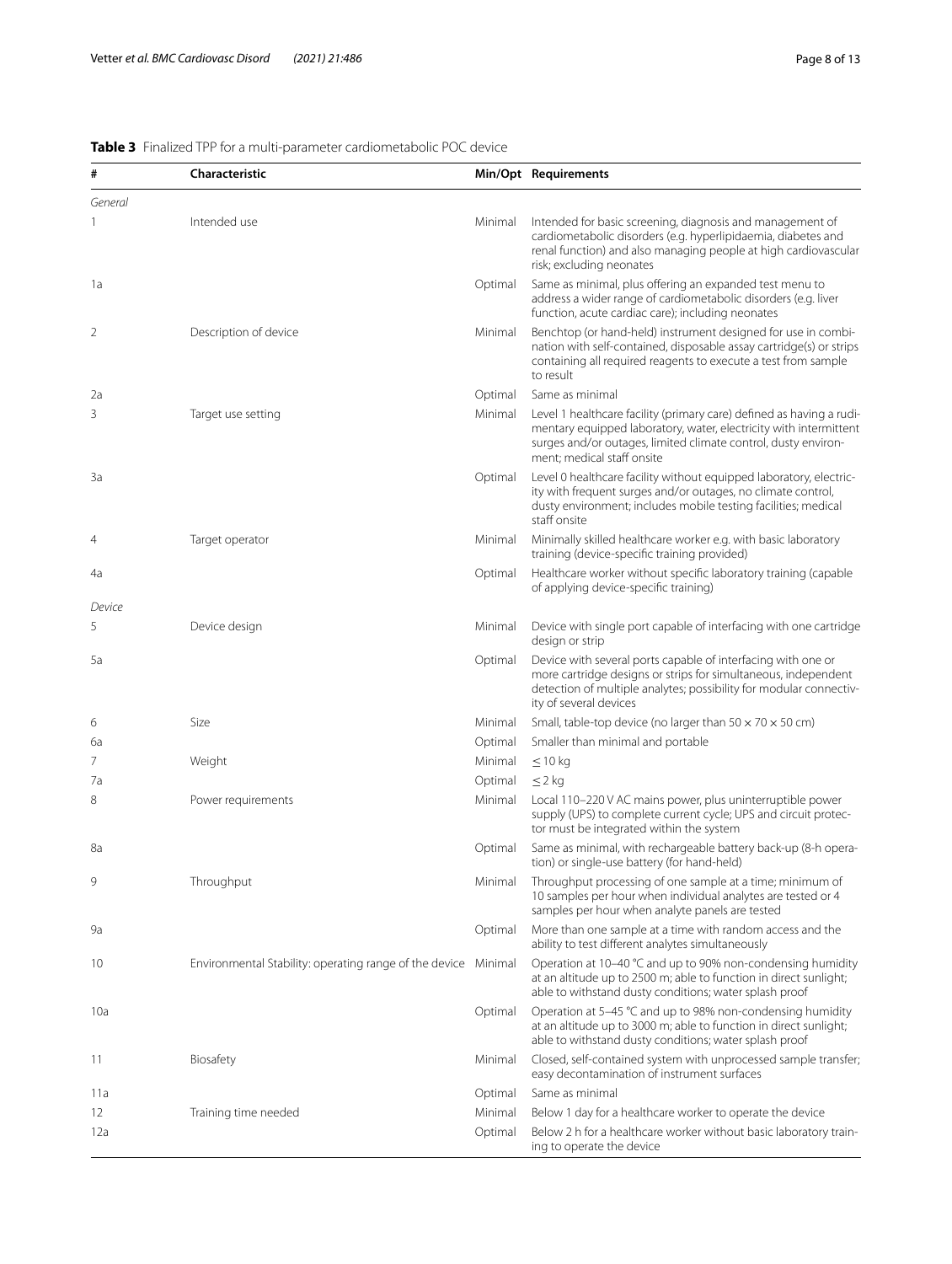# **Table 3** (continued)

| #                    | Characteristic                       |         | Min/Opt Requirements                                                                                                                                                                                                                                                                           |
|----------------------|--------------------------------------|---------|------------------------------------------------------------------------------------------------------------------------------------------------------------------------------------------------------------------------------------------------------------------------------------------------|
| 13                   | Service, maintenance and calibration | Minimal | Weekly maintenance $(<$ 30 min, with hands on time $<$ 10 min);<br>mean time between failures of at least 24 months or 10,000<br>tests; self-check alerting operator to instrument errors or warn-<br>ings; operator calibration per new lot or at set time intervals                          |
| 13a                  |                                      | Optimal | Weekly maintenance $(<$ 30 min, with hands on time $<$ 10 min);<br>mean time between failures of at least 36 months or 30,000<br>tests; self-check alerting operator to instrument errors or warn-<br>ings; ability to be calibrated remotely or no calibration needed<br>(factory calibrated) |
| 14                   | Patient identification capability    | Minimal | Manual entry of alphanumeric patient identifier via keypad,<br>touchscreen or connected result management device (e.g.<br>smartphone)                                                                                                                                                          |
| 14a                  |                                      | Optimal | Same as minimal, plus bar code, radio frequency identification<br>(RFID) or other reader                                                                                                                                                                                                       |
| 15                   | Result output                        | Minimal | Quantitative based on the analytes of detection; qualitative<br>where this is sufficient to inform clinical decision making                                                                                                                                                                    |
| 15a                  |                                      | Optimal | Quantitative plus option of qualitative readout where that result<br>is sufficient to inform clinical decision-making; ability to select<br>which test results are reported to the user                                                                                                        |
| 16                   | Data display                         | Minimal | On-device visual readout with ability to function in various<br>lighting conditions ranging from bright to low ambient light<br>conditions; ability to add information (patient ID, operator ID,<br>date, location, etc.)                                                                      |
| 16a                  |                                      | Optimal | Same as minimal, with option to add custom result ranges and<br>alerts to support clinical decision-making by medical staff                                                                                                                                                                    |
| 17                   | Connectivity                         | Minimal | Ability to connect to a mobile network, or Wifi or use a USB for<br>data transfer                                                                                                                                                                                                              |
| 17a                  |                                      | Optimal | Same as minimal, including bluetooth and bi-directional com-<br>munication                                                                                                                                                                                                                     |
| 18                   | Data export and protection           | Minimal | Secured data export with end-to-end encryption connectivity to<br>external printer; passcode-protected machine access                                                                                                                                                                          |
| 18a                  |                                      | Optimal | Same as minimal, plus scheduled/automatic data export using<br>interoperable standards; support of any or all of the following<br>formats: HL7, FHIR, ASTM, JSON; passcode-protected individual<br>user access                                                                                 |
| 19                   | Memory                               | Minimal | 500 patient results, 100 quality control (QC) results                                                                                                                                                                                                                                          |
| 19a                  |                                      | Optimal | 10,000 patient results, 20,000 QC results or unlimited data stor-<br>age (cloud-based)                                                                                                                                                                                                         |
| 20                   | Manufacturing                        | Minimal | International Organization for Standardization (ISO) 13,485:2016<br>compliant                                                                                                                                                                                                                  |
| 20a                  |                                      | Optimal | Same as minimal                                                                                                                                                                                                                                                                                |
| 21                   | List price of the device             | Minimal | $<$ 1,500\$ (USD)                                                                                                                                                                                                                                                                              |
| 21a                  |                                      | Optimal | $\leq$ 300\$ (USD)                                                                                                                                                                                                                                                                             |
| 22                   | Device regulatory status             | Minimal | Approval through at least one Stringent Regulatory Authority<br>(http://www.stoptb.org/assets/documents/gdf/drugsupply/<br>List_of_Countries_SRA.pdf)                                                                                                                                          |
| 22a                  |                                      | Optimal | Same as minimal plus CLIA-waived; WHO-PQ approval if require-<br>ments are in place                                                                                                                                                                                                            |
| Test cartridge/strip |                                      |         |                                                                                                                                                                                                                                                                                                |
| 23                   | Analytes/test menu                   | Minimal | Glucose, HbA1c, lipids (total cholesterol and HDL to calculate<br>non-HDL cholesterol), creatinine                                                                                                                                                                                             |
| 23a                  |                                      | Optimal | Same as minimal and full lipid profile (values for cholesterol,<br>HDL, LDL and triglycerides), liver enzymes (ALT, AST, ALP, GGT,<br>bilirubin), troponin, BNP, ACR, auto calculation of eGFR and oth-<br>ers as required for wider cardiometabolic disease management                        |
| 24                   | Description of test cartridge/strip  | Minimal | Self-contained, disposable cartridge(s)/strips containing all<br>required reagents, buffers or other consumables to execute a<br>test from sample to result                                                                                                                                    |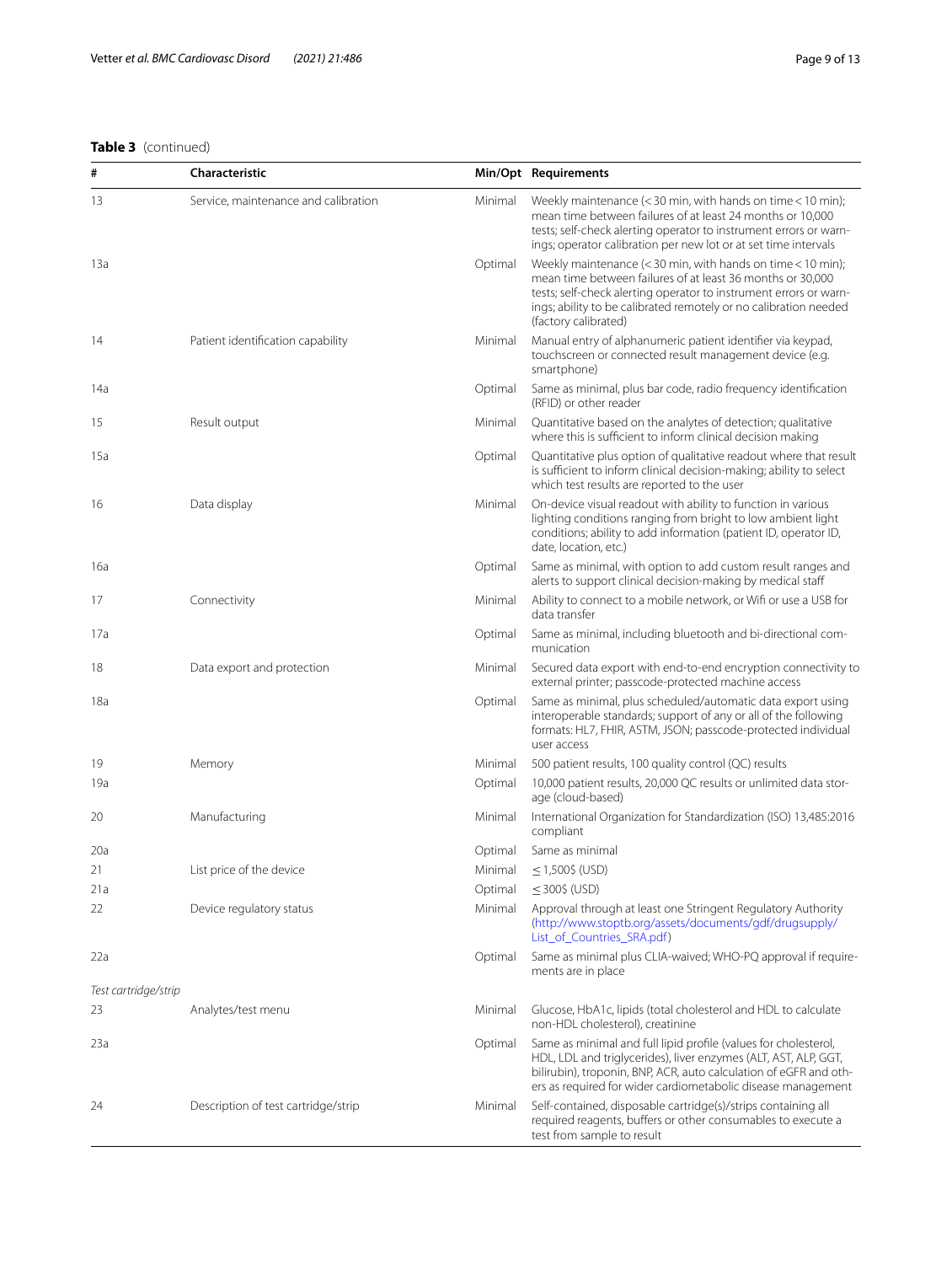# **Table 3** (continued)

| #   | Characteristic                              |         | Min/Opt Requirements                                                                                                                                                                                                             |
|-----|---------------------------------------------|---------|----------------------------------------------------------------------------------------------------------------------------------------------------------------------------------------------------------------------------------|
| 24a |                                             | Optimal | Same as minimal                                                                                                                                                                                                                  |
| 25  | Multiplexing of simultaneous tests          | Minimal | Testing of one analyte at a time in single or multi-analyte panel<br>cartridge                                                                                                                                                   |
| 25a |                                             | Optimal | Testing of several analytes in parallel, either with multi-analyte<br>panel cartridge, or with several cartridge/strip ports; ability to<br>measure analytes individually, as well as part of a panel                            |
| 26  | Additional third party consumables          | Minimal | None, except for sample collection                                                                                                                                                                                               |
| 26a |                                             | Optimal | None; manufacturer-provided kits contain all required items for<br>sample collection and testing                                                                                                                                 |
| 27  | Specimen type                               | Minimal | Ability to accept one specimen type per cartridge/strip (whole<br>blood or plasma or serum or urine, depending on the param-<br>eter)                                                                                            |
| 27a |                                             | Optimal | Ability to accept different specimen types per cartridge/strip<br>(whole blood, plasma, serum, urine; non-exclusive with excep-<br>tion of parameter dependency on sample type)                                                  |
| 28  | Sample volume                               | Minimal | Minimum sample volume required to reach clinically relevant<br>sensitivities for each test; no more than 50 µl per parameter<br>for fingerstick whole blood (cumulative volume for panel<br>cartridges)                          |
| 28a |                                             | Optimal | Same as minimal                                                                                                                                                                                                                  |
| 29  | Accuracy                                    | Minimal | Equivalent to state of the art reference assays for the same target<br>analytes; where applicable, clinically relevant LODs are to be<br>met; for troponin, rule-out of myocardial infarction according to<br>ACC/AHA guidelines |
| 29a |                                             | Optimal | Same as minimal; for troponin: rule-out of myocardial infarc-<br>tion according to ESC 2018 guidelines                                                                                                                           |
| 30  | Interfering substances                      | Minimal | Interference testing should follow CLSI EP37 list of recom-<br>mended substances                                                                                                                                                 |
| 30a |                                             | Optimal | Same as minimal                                                                                                                                                                                                                  |
| 31  | Standardization and traceability            | Minimal | Test should be standardized based on established methods (e.g.<br>isotope dilution mass spectrometry, ID-MS) and traceable to<br>internationally recognised reference materials (where available)                                |
| 31a |                                             | Optimal | Same as minimal                                                                                                                                                                                                                  |
| 32  | Test result                                 | Minimal | Quantitative result based on the analytes of detection. Qualita-<br>tive result available to clinician where that result is sufficient to<br>inform clinical decision-making                                                     |
| 32a |                                             | Optimal | Same as minimal                                                                                                                                                                                                                  |
| 33  | Controls                                    | Minimal | External positive and negative controls to be run with each new<br>lot and every week                                                                                                                                            |
| 33a |                                             | Optimal | External positive and negative controls to be run with each new<br>lot and every month                                                                                                                                           |
| 34  | Environmental stability: transport          | Minimal | No cold chain required; should be able to tolerate stress during<br>transport (cycles of temperature of 30 to 50 °C) without affecting<br>the labelled expiry date                                                               |
| 34a |                                             | Optimal | Same as minimal                                                                                                                                                                                                                  |
| 35  | Environmental Stability: Reagent shelf life | Minimal | 18 months at 2-35 °C (including 3 months at 40 °C); 90% relative<br>humidity                                                                                                                                                     |
| 35a |                                             | Optimal | 24 months at 2-40 °C; up to 98% relative humidity                                                                                                                                                                                |
| 36  | Environmental Stability: Operating range    | Minimal | 10-40 °C; 90% relative humidity                                                                                                                                                                                                  |
| 36a |                                             | Optimal | 5-45 °C; 98% relative humidity                                                                                                                                                                                                   |
| 37  | Waste/disposal Requirements                 | Minimal | No components that are classified with a GHS[1] classification-<br>H(2) that would require waste disposal with high temperature<br>incinerator (or more than a De Monfort type incinerator)                                      |
| 37a |                                             | Optimal | Same as minimal                                                                                                                                                                                                                  |
| 38  | Manufacturing                               | Minimal | International Organization for Standardization (ISO) 13,485:2016<br>compliant                                                                                                                                                    |
| 38a |                                             | Optimal | Same as minimal                                                                                                                                                                                                                  |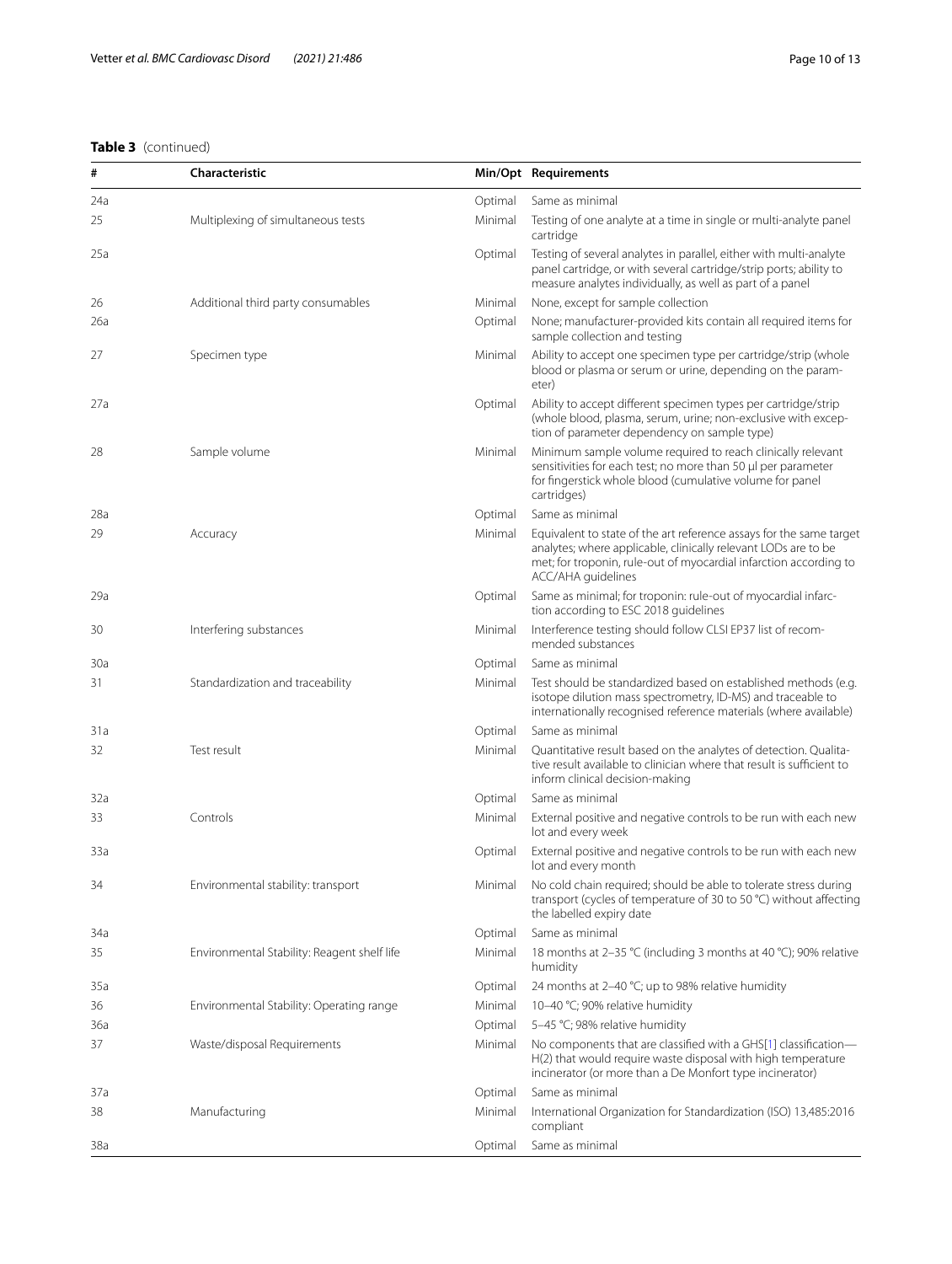#### **Table 3** (continued)

| #   | Characteristic                       |         | Min/Opt Requirements                                                                                                                                  |
|-----|--------------------------------------|---------|-------------------------------------------------------------------------------------------------------------------------------------------------------|
| 39  | Reagent regulatory status            | Minimal | Approval through at least one Stringent Regulatory Authority<br>(http://www.stoptb.org/assets/documents/gdf/drugsupply/<br>List of Countries SRA.pdf) |
| 39a |                                      | Optimal | Same as minimal plus CLIA-waived; WHO-PQ approval if require-<br>ments are in place                                                                   |
| 40  | List price of assay cartridge/strips | Minimal | Strips: $\leq$ 1\$ (USD); cartridges: $\leq$ 3\$ (USD) per analyte (individual<br>or as part of a panel)                                              |
| 40a |                                      | Optimal | Strips: $\leq$ 0.5\$ (USD); cartridges: $\leq$ 1\$ (USD) per analyte (individual<br>or as part of a panel)                                            |
| 41  | Distribution territory               | Minimal | Worldwide                                                                                                                                             |
| 41a |                                      | Optimal | Same as minimal                                                                                                                                       |

*ACC* American College of Cardiology, *ACR* albumin-to-creatinine ratio, *AHA* American Heart Association, *ALT* alanine aminotransferase, *ALP* alkaline phosphatase, *AST* aspartate aminotransferase, *ASTM* American Society for Testing and Materials, *BNP* brain natriuretic peptide, *CLIA* Clinical laboratory improvement amendments, *CSLI* Clinical and Laboratory Standards Institute, *ESC* European Society of Cardiology, *FHIR* fast healthcare interoperability resources, *eGFR* estimated glomerular fltration rate, *GGT* gamma-glutamyl transferase, *GHS* globally harmonized system of classifcation and labelling of chemicals, *HbA1c* glycated haemoglobin, *HDL* high-density lipoprotein, *HL7* health level 7, *ID* identifcation, *ID-MS* isotope dilution mass spectrometry, *ISO* International Organization for Standardization, *JSON* JavaScript object notation, *LDL* low-density lipoprotein, *LOD* limit of detection, *RFID* radio frequency identifcation, *QC* quality control, *UPS* uninterruptible power supply, *USB* Universal Serial Bus, *USD* United States dollars, *WHO-PQ* World Health Organization prequalifcation



<span id="page-10-0"></span>a survey and stakeholder interviews, and the frst round had generated a strong body of evidence for the NCDspecifc characteristics and requirements. Additionally, we used an agreement level of ≤85% to identify requirements for further discussion, which is more stringent than the 75% used in similar TPP development processes  $[16–18]$  $[16–18]$  $[16–18]$  $[16–18]$ . While a large proportion of survey respondents from the original TPP (version 0) were clinicians or laboratory experts, they were not necessarily the fnal users of such devices, which is a frequent limitation of TPPs and has the potential to infuence requirements. We aimed to mitigate potential infuence of this limitation in the TPP

by including interviews with clinicians and laboratory experts with experience in the use of POC cardiometabolic devices. However, we cannot exclude that a degree of such infuence persisted from the original TPP, as well as the online survey respondents of this TPP.

Our methodology has some limitations, including the possibility for bias. For example, the sequence in which the characteristics were presented may have led to disproportionate importance being placed on certain requirements, and the representation of the qualifcations of the survey respondents may have resulted in responses being over- or under. The survey design also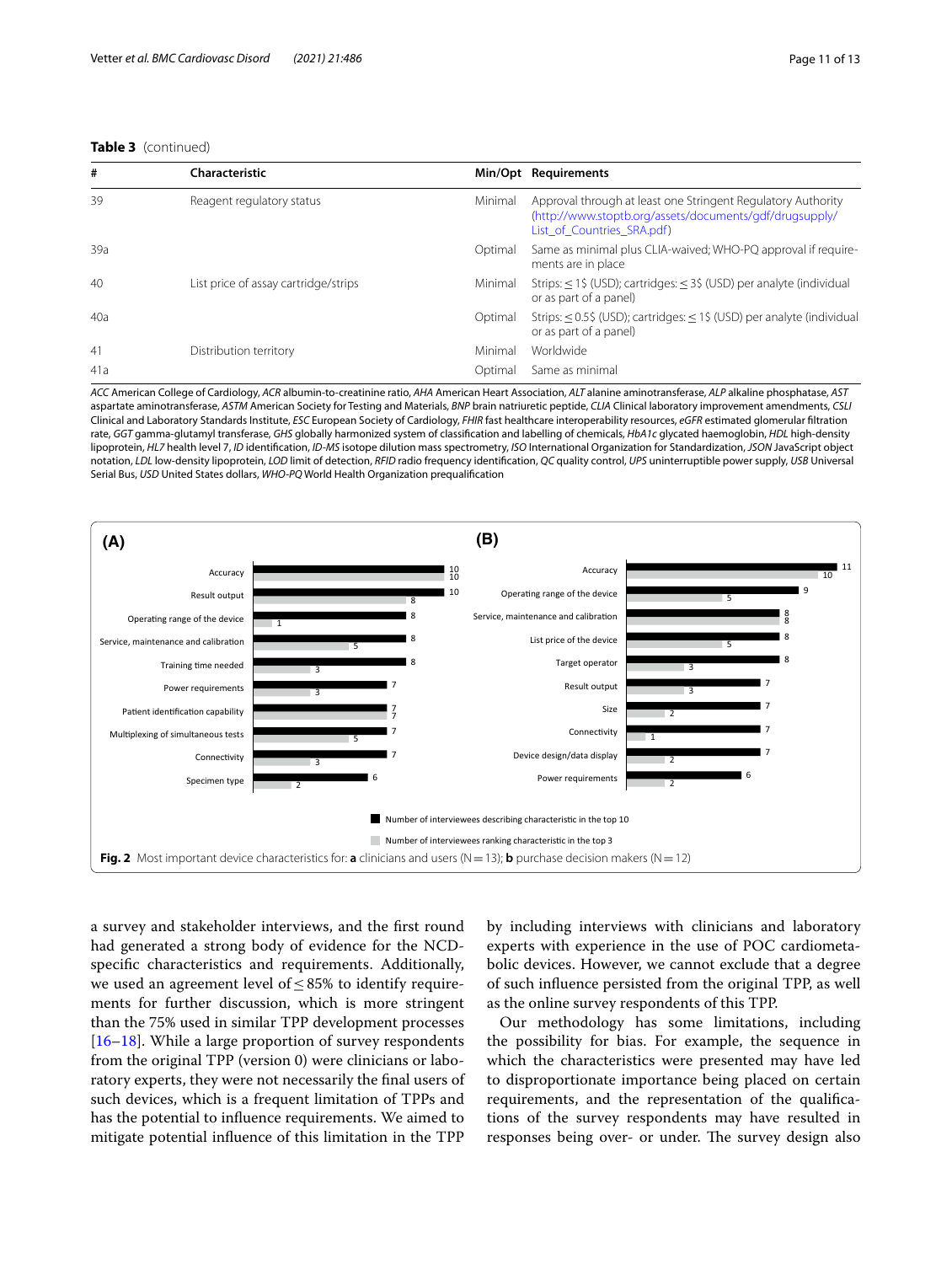had the potential to encourage agreement as the quickest route to completion. The survey period coincided with the beginning of the COVID-19 pandemic, which is likely partially responsible for the low response rate, as those who would have responded under normal circumstances may have had other priorities. Additionally, as a large proportion of FIND's work is related to infectious diseases, it is possible that only a limited number of subscribers to the FIND Twitter and LinkedIn accounts had relevant expertise in NCDs. Finally, the two-step design of the consensus building process allowed for a broad representation across countries and stakeholders; however, there was limited representation from certain high population middle-income countries such as China, and the geographical diferences between the survey respondents and interviewees did not allow for confrmation of country-level feedback received at either stage.

#### **Conclusion**

In conclusion, this TPP will inform developers and manufacturers considering the development of a cardiometabolic multi-parameter device for LMIC settings and will support decision makers to evaluate existing and future devices for their ft with TPP requirements.

#### **Abbreviations**

CSLI: Clinical and Laboratory Standards Institute; CVD: Cardiovascular disease; HDL: High-density lipoprotein; LDL: Low-density lipoprotein; LMIC: Low- and middle income country; MSF: Médecins Sans Frontières; NCD: Non-communicable disease; PCR: Polymerase chain reaction; POC: Point of care; TC: Total cholesterol; TPP: Target product profle; USD: United States dollars; WHO: World Health Organization.

#### **Supplementary Information**

The online version contains supplementary material available at [https://doi.](https://doi.org/10.1186/s12872-021-02298-7) [org/10.1186/s12872-021-02298-7](https://doi.org/10.1186/s12872-021-02298-7).

<span id="page-11-6"></span><span id="page-11-5"></span>**Additional fle 1**. Draft TPP (version 1). Draft TPP reviewed during semistructured interviews and online survey.

**Additional fle 2**. Semi-structured discussion guide. Discussion guide used in semi-structured interviews.

#### **Acknowledgements**

The authors express their gratitude to all interviewees and respondents to the online survey. We also thank Manisha Sabharwal, MSc and Adrianne Andrade, BA, for conducting the expert interviews. We are also grateful to Professor Arnold von Eckardstein and Dr Regula Steiner from the Institute of Clinical Chemistry at the University Hospital Zürich, Switzerland for providing comments to guide adaptation of the TPP requirements to the context of clinical chemistry testing. Medical writing assistance and editorial support, under the direction of the authors, was provided by Rachel Wright, PhD, funded by Foundation for Innovative New Diagnostics (FIND), according to Good Publication Practice guidelines.

#### **Authors' contributions**

BV: Conceptualization of the study, development of methodology, study investigation, formal analysis, project administration, writing of original draft and review and editing of subsequent drafts. DB, PB, AC, RdIT, LLH, PP, GR, MW and SAP: Study investigation and validation (as members of the expert group), review and editing of manuscript drafts. RS: Conceptualization of the study, review and editing of manuscript drafts. All authors approved the fnal version for submission. The authors alone are responsible for the views expressed in this publication and they do not necessarily represent the decisions, policy or views of the World Health Organization or any other organization with which authors are afliated. All authors read and approved the fnal manuscript.

#### **Funding**

This work was funded by grants from the International Committee of the Red Cross and the Swiss Agency for Development and Cooperation. The funding bodies had no involvement in the design of the study, collection, analysis and interpretation of data, or development of this manuscript.

#### **Availability of data and materials**

All data generated or analysed during this study are included in this published article (and its Additional fles [1,](#page-11-5) [2](#page-11-6)), with the exception of full survey results and interview feedback, which is withheld to protect the privacy of the participants.

#### **Declarations**

**Ethics approval and consent to participate** Not applicable.

### **Consent for publication**

Not applicable.

#### **Competing interests**

LH reports personal fees from Roche Diagnostics, personal fees from Bio-Rad Laboratories, and personal fees from Becton–Dickinson and Company, outside the submitted work. BV and RS declare that they are employed by the Foundation for Innovative New Diagnostics (FIND). All other authors declare that they have no competing interests.

#### **Author details**

<sup>1</sup> FIND, 9 Chemin des Mines, 1202 Geneva, Switzerland. <sup>2</sup> Division of Tropical and Humanitarian Medicine, University of Geneva and Geneva University Hospitals (UNIGE/HUG), Geneva, Switzerland. <sup>3</sup>Médecins Sans Frontières (MSF), Geneva, Switzerland. <sup>4</sup>LH Consulting, Berkeley, CA, USA. <sup>5</sup>Centre for Global Chronic Conditions, London School of Hygiene and Tropical Medicine (LSHTM), London, UK. <sup>6</sup> Department for Noncommunicable Diseases, World Health Organization (WHO), Geneva, Switzerland. <sup>7</sup> United Nations High Commissioner for Refugees (UNHCR), Geneva, Switzerland. <sup>8</sup>International Committee of the Red Cross (ICRC), Geneva, Switzerland.

# Received: 23 February 2021 Accepted: 30 September 2021

#### **References**

- <span id="page-11-0"></span>Benziger CP, Roth GA, Moran AE. The global burden of disease study and the preventable burden of NCD. Glob Heart. 2016;11(4):393–7.
- <span id="page-11-1"></span>2. World Health Organization (WHO). Noncommunicable diseases: Country profles 2018, [https://www.who.int/nmh/publications/ncd-profles-2018/](https://www.who.int/nmh/publications/ncd-profiles-2018/en/) [en/](https://www.who.int/nmh/publications/ncd-profiles-2018/en/). Accessed 18 December 2020.
- <span id="page-11-2"></span>3. Miranda JJ, Barrientos-Gutierrez T, Corvalan C, Hyder AA, Lazo-Porras M, Oni T, Wells JCK. Understanding the rise of cardiometabolic diseases in low- and middle-income countries. Nat Med. 2019;25(11):1667–79.
- <span id="page-11-3"></span>4. World Health Organization (WHO). Noncommunicable diseases: key facts, [https://www.who.int/en/news-room/fact-sheets/detail/noncommuni](https://www.who.int/en/news-room/fact-sheets/detail/noncommunicable-diseases) [cable-diseases](https://www.who.int/en/news-room/fact-sheets/detail/noncommunicable-diseases). Accessed 18 September 2020.
- <span id="page-11-4"></span>5. GBD 2015 Mortality and Causes of Death Collaborators. Global, regional, and national life expectancy, all-cause mortality, and causespecifc mortality for 249 causes of death, 1980–2015: a systematic analysis for the Global Burden of Disease Study 2015. Lancet 2016, 388(10053):1459–1544.